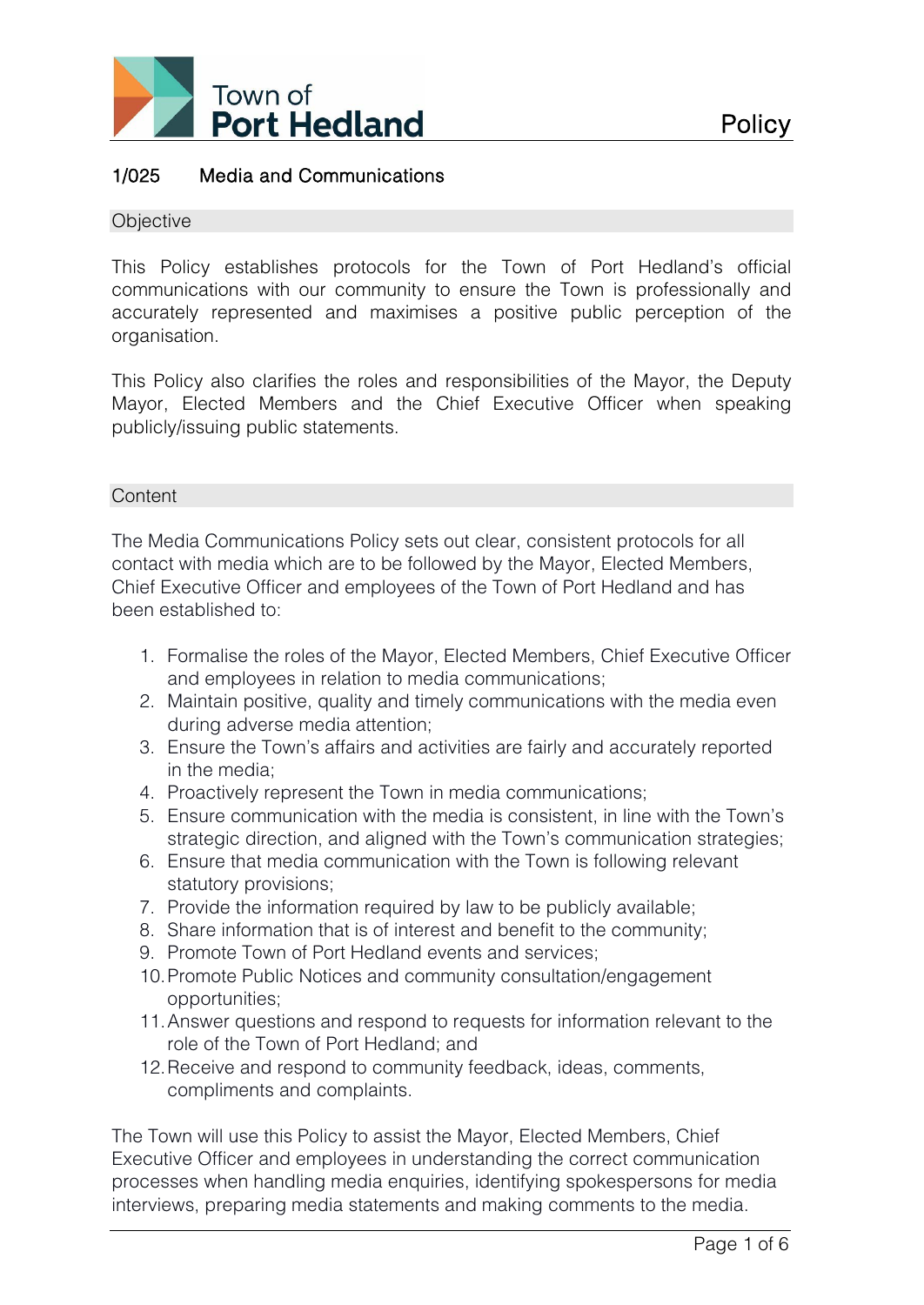

## Official Communications

The Town's official communications will be consistent with relevant legislation, policies, standards, and the positions adopted by the Council. The Town's communications will always be respectful and professional.

The Town will use a combination of different communication modes to suit the type of information to be communicated and the requirements of the community or specific audience, including:

- Town of Port Hedland website:
- Advertising and promotional materials;
- Media releases prepared for the Town to promote specific Town positions;
- Social media; and
- Community newsletters, letter drops, and other modes of communications undertaken by the Town's Administration at the Chief Executive Officer's direction.

The Town will maintain an official website as the community's online resource to access the Town's official communications.

## **Commitment**

The Town of Port Hedland is committed to open, transparent procedures and being fully accountable to the media and the wider community. Therefore, it wishes to provide the media with information about projects and initiatives and respond to media enquiries in a thorough and timely manner.

The Town aims to maximise its media exposure by:

- Demonstrating that it is an open and accessible local government authority;
- Providing accurate information to the media promptly;
- Showing that it is always keen to respond to media enquiries; and
- Building positive relationships with persons in the print and electronic media.

# Speaking on behalf of the Town of Port Hedland

The Mayor is the official spokesperson for the Town of Port Hedland and may represent the Town in official communications, including; speeches, comment, print, electronic and social media. *[s.2.8(1)(d) of the Local Government Act 1995*].

Where the Mayor is unavailable, the Deputy Mayor may act as the spokesperson. *[s.2.9 and s.5.34 of the Local Government Act 1995]*.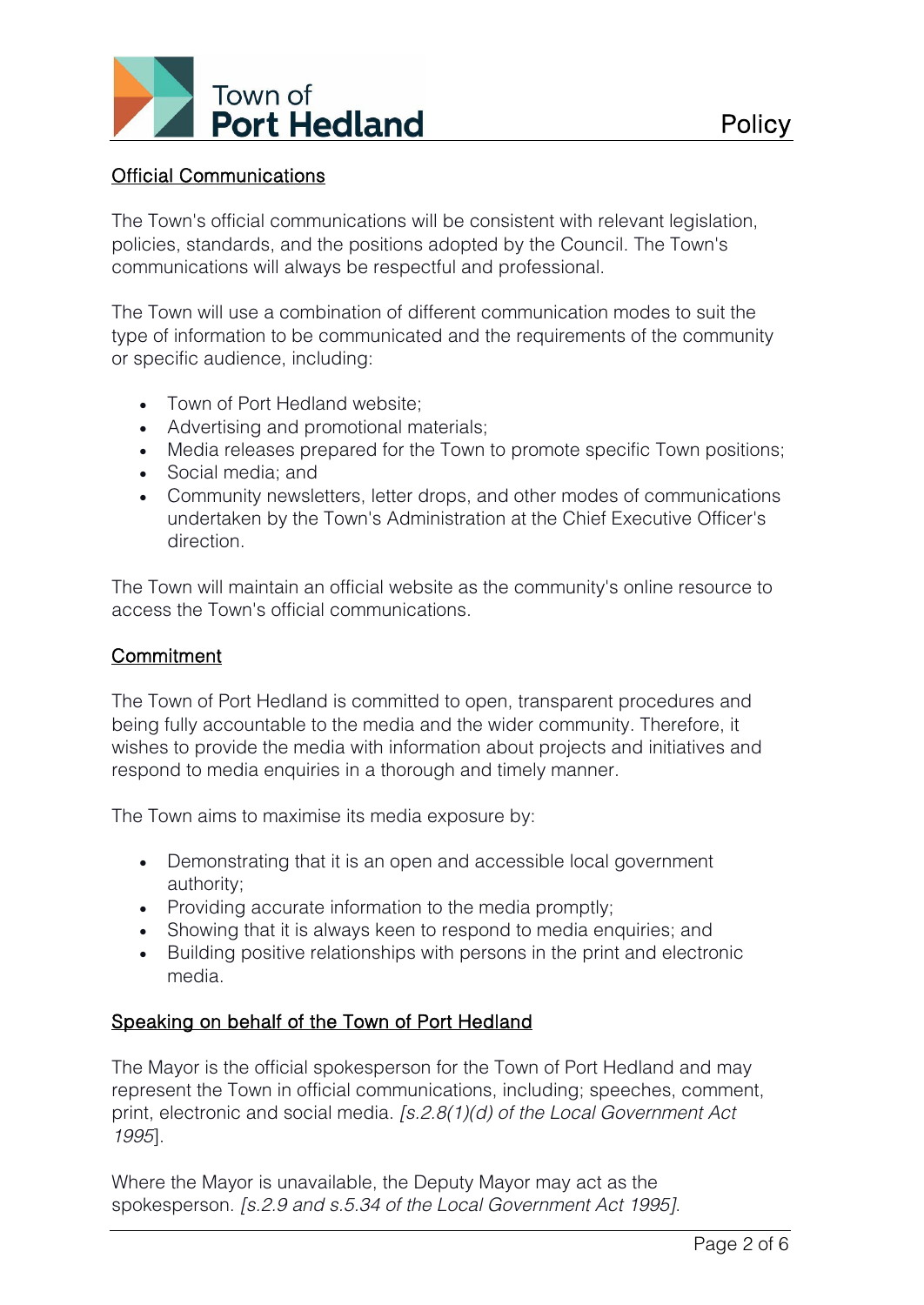

The Chief Executive Officer may speak on behalf of the Town of Port Hedland if authorised to do so by the Mayor. *[s.5.41(f) of the Local Government Act 1995].*

The provisions of the Local Government Act 1995 direct that only the Mayor, or the Chief Executive Officer, if authorised, may speak on behalf of the Local Government. It is respectful and courteous to the Office of Mayor for others to refrain from commenting publicly, particularly on recent decisions or contemporary issues, until the Mayor has had the opportunity to speak on behalf of the Town.

Communications by Elected Members, whether undertaken in an authorised official capacity or as personal communication, must not:

- Bring the Town of Port Hedland into disrepute;
- Compromise the person's effectiveness in their role with the Town of Port Hedland;
- Imply the Town of Port Hedland's endorsement of personal views; or
- Disclose, without authorisation, confidential information.

Social media accounts or unsecured website forums must not be used to transact meetings that relate to the official business of the Town of Port Hedland.

Elected Member communications must comply with the Town of Port Hedland's Code of Conduct and the *Local Government (Rules of Conduct) Regulations 2007.*

# Media Enquiries

The Town will openly discuss matters of interest with the media unless disclosure of information contravenes the Town's duty of care, contractual obligations, a legal issue or could infringe laws or regulations that govern its operations or the privacy of any individual.

Media enquiries will be dealt with promptly, honestly and within the media representative's deadline wherever possible.

All media enquiries must be directed to the Town's Manager Corporate Affairs in the first instance, whereby information will be coordinated to support the release of an official response on behalf of the Town.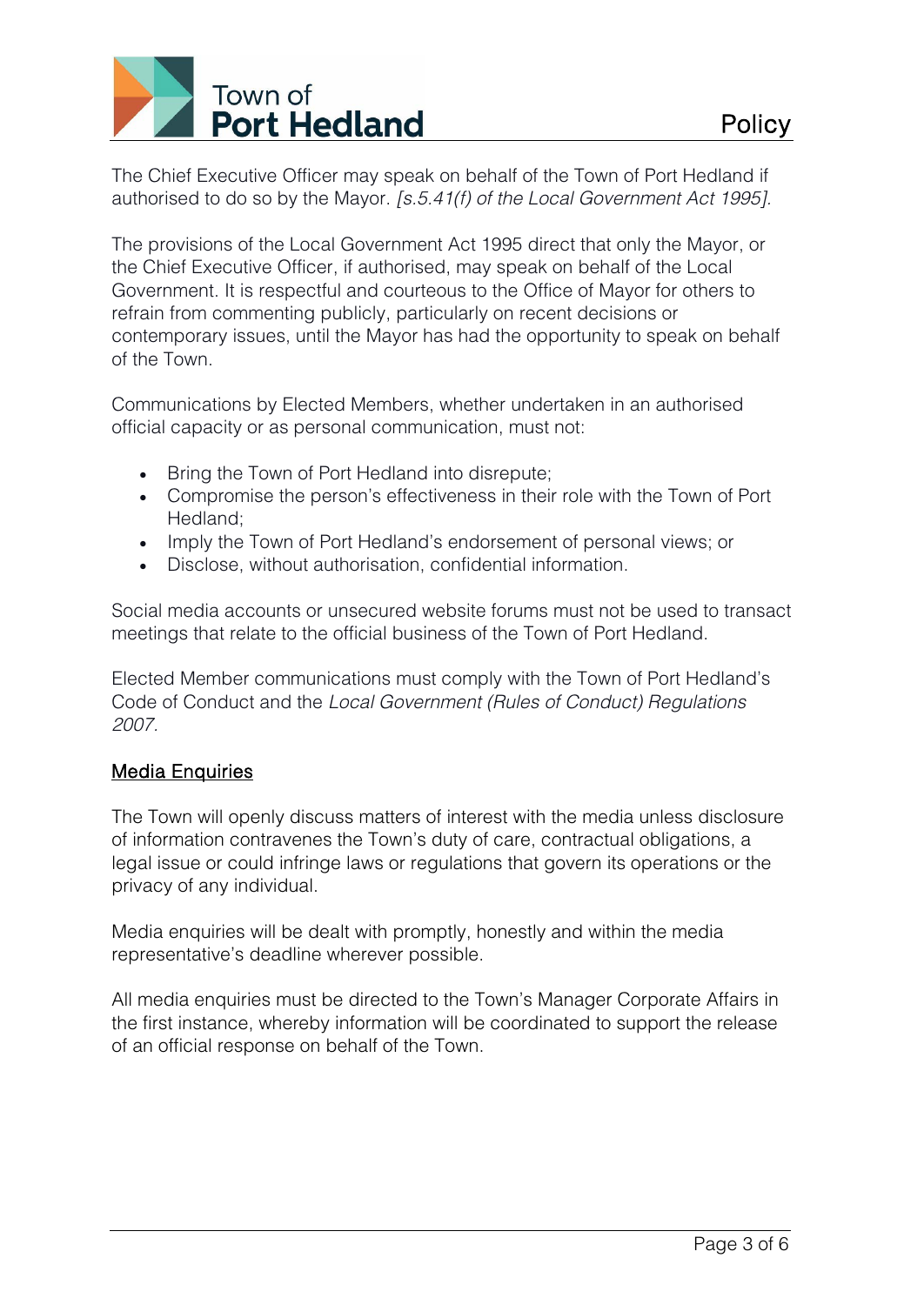

## *Conduct*

All elected representatives and employees should be cognisant that their conduct when using digital communications reflects upon them and their position in either a personal or official capacity.

All elected representatives and employees should be aware that many search engines record online content and that the content of posts and discussions may be publicly available and searchable into the future.

### *Guidelines for Elected Members*

Elected Members are not permitted to establish official social media tools for communications with the community.

Elected Members are authorised to establish and maintain personal social and digital media tools however must not use the title of "Councillor" in the name of any account, profile or page established.

Elected Members should not make comments about the Town of Port Hedland, its elected representatives and staff or its partners and stakeholders on their personal social media tools.

### *Guidelines for Employees*

The Town uses Social Media and maintains Social Media accounts to facilitate information sharing and provide feedback to our community. Social Media will not be used by the Town to communicate or respond to matters related to a person's or entity's private affairs.

The Town will, at its discretion, moderate its Social Media accounts to address, and where necessary delete, content deemed to be:

- Offensive, abusive, defamatory, objectionable, inaccurate, false or misleading;
- Soliciting or commercial in nature;
- Unlawful or which may incite others to break the law;
- Information that may compromise individual or community safety or security;
- Repetitive material copied and pasted or duplicated;
- Electioneering for Council, appointment to official Office, or any ballot;
- In violation of intellectual property rights or the legal ownership of interests or another party; and
- Inappropriate in any other way.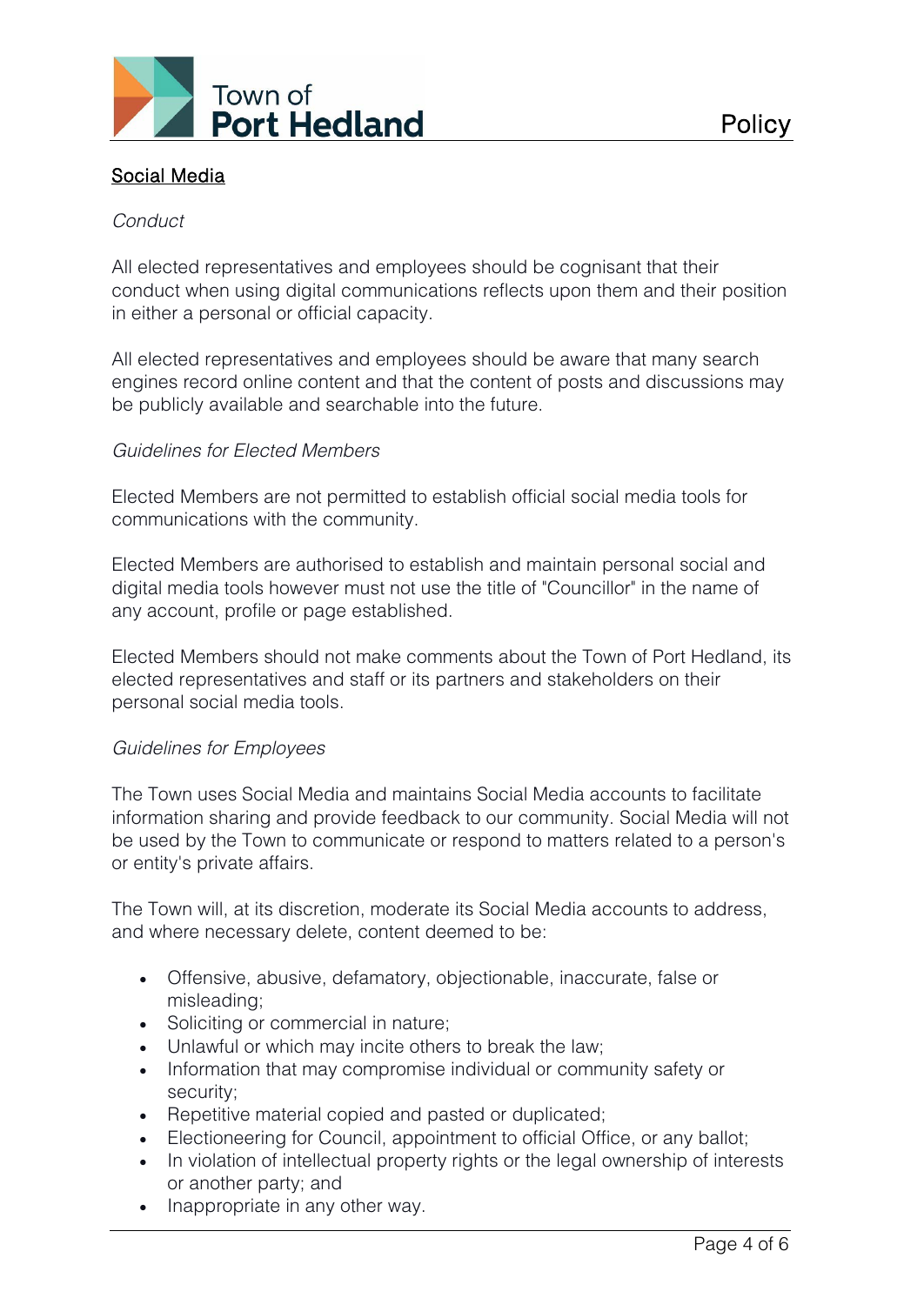

Where a third party contributor to a Town's Social Media account is identified as posting content that is in accordance with the above, the Town may, at its discretion, hide that contributor's comment and block that contributor for a specific period of time or permanently.

In conjunction with other communication modes, the Town will use Social Media to communicate and advise the community regarding Emergency Management.

The CEO will determine the authorised contributors for the Town of Port Hedland accounts.

Town employees may maintain their own personal social media accounts and tools. It is the Town of Port Hedland's preference that employees do not initiate social media discussions on work-related matters.

If personally approached online regarding a work matter, employees should immediately inform their supervisor and seek advice on how to reply in a way that positively reflects the Town of Port Hedland.

# Supporting Guidelines

This policy's implementation is supported through relevant internal operating procedures and the Town's Code of Conduct.

### **Definitions**

"Media" refers to methods of communication with media outlets such as media releases, media responses, interviews, photo opportunities.

"Social Media" refers to web-based technology which facilitates the communication and sharing of text, photos, audio, video and information in general.

"**Employee**" refers to permanent, part time, casual or contracted Council Officer.

| Relevant legislation        | <b>Local Government Act 1995</b> |
|-----------------------------|----------------------------------|
| Delegated authority         | N/A                              |
| <b>Business unit</b>        | Corporate Affairs                |
| Directorate (choose<br>one) | Office of the CEO                |